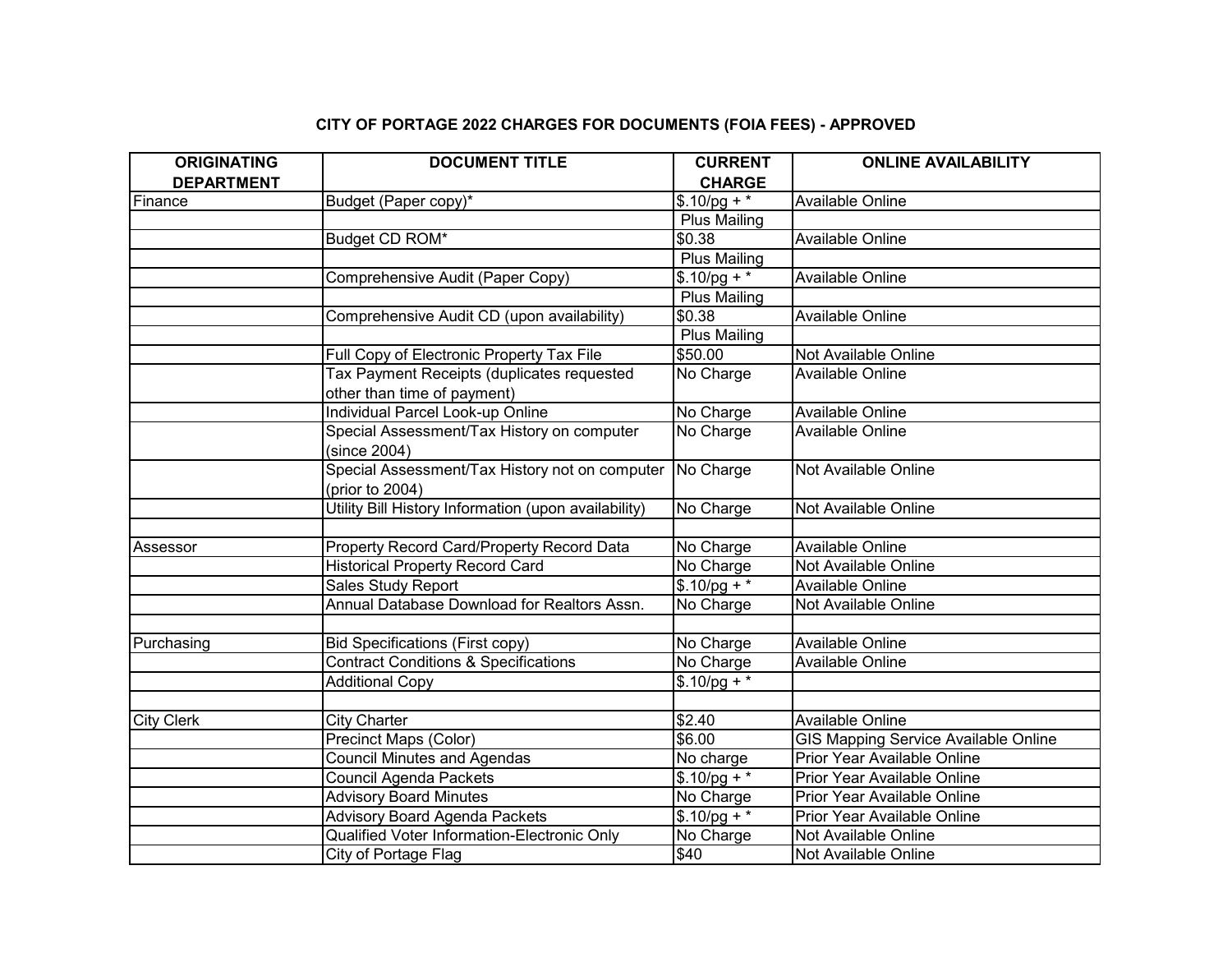## **CITY OF PORTAGE 2022 CHARGES FOR DOCUMENTS (FOIA FEES)**

| <b>ORIGINATING</b><br><b>DEPARTMENT</b> | <b>DOCUMENT TITLE</b>                          | <b>CURRENT</b><br><b>CHARGE</b> | <b>ONLINE AVAILABILITY</b> |
|-----------------------------------------|------------------------------------------------|---------------------------------|----------------------------|
| <b>Human Resources</b>                  | Employee Records - If Available to employee or |                                 | Not Available Online       |
|                                         | designee                                       |                                 |                            |
|                                         | 1st Copy                                       | No Charge                       |                            |
|                                         | 2nd copy                                       | $$.10$ /pg + *                  |                            |
|                                         | To non-employee                                | $$.10$ /pg + *                  |                            |
|                                         |                                                |                                 |                            |
| Fire                                    | <b>EMS Reports</b>                             | $$.10/pg +$                     | Not Available Online       |
|                                         | <b>Environmental Impact Statements</b>         | $$.10$ /pg + *                  | Not Available Online       |
|                                         | <b>NFIRS Reports</b>                           | $$.10/pg +$                     | Not Available Online       |
|                                         | Research                                       |                                 | Not Available Online       |
|                                         | Digital Photos to Disc                         |                                 | Not Available Online       |
|                                         |                                                |                                 |                            |
| Police                                  | <b>POLICE REPORTS:</b>                         |                                 | Not Available Online       |
|                                         | Minor Incident Report                          | $$.10/pg +$                     |                            |
|                                         | Up to 20 pages                                 | $$.10/pg +$                     |                            |
|                                         | From 21-40 pages                               | $$.10$ /pg + *                  |                            |
|                                         | From 41-60 pages                               | $$.10$ /pg + *                  |                            |
|                                         | <b>Accident Reports:</b>                       |                                 | Not Available Online       |
|                                         | UD-10 Form                                     | $$.10$ /pg + *                  | Not Available Online       |
|                                         | w/supplemental Info up to 20 pages             | $$.10$ /pg + *                  |                            |
|                                         | From 21-40 pages                               | $$.10$ /pg + *                  |                            |
|                                         | From 41-60 pages                               | $$.10$ /pg + *                  |                            |
|                                         | Over 60 pages                                  | $$.10$ /pg + *                  |                            |
|                                         | Police Reports Facsimile Charge                | No Charge                       | Not Applicable             |
|                                         | Photographs                                    |                                 | Not Available Online       |
|                                         | <b>Booking Photo</b>                           | $$.38 + *$                      | Not Available Online       |
|                                         | Booking Room Videos, Lobby Videos,             | $$.38 + *$                      | Not Available Online       |
|                                         | Interview Videos, Evidence Videos and          | $$.38 + *$                      |                            |
|                                         | Mobile Video Digital Recordings                | $$.38 + *$                      |                            |
|                                         | *Digital Photos to Disc                        | $$.38 + *$                      | Not Available Online       |
|                                         | Visa Clearance                                 | \$11.00                         | Not Available Online       |
|                                         | <b>Audio Tapes</b>                             | $\sqrt{$.38 + *}$               | Not Available Online       |
|                                         | Non-criminal Fingerprints                      |                                 | Not Available Online       |
|                                         | <b>Resident or Portage Business</b>            | \$8.00/card                     |                            |
|                                         | Non-resident                                   | \$15.00/card                    |                            |
|                                         | Application to Set Aside Conviction Permit     | <b>Through Court</b>            | Not Available Online       |
|                                         | <b>Bond Fee</b>                                | \$10.00                         |                            |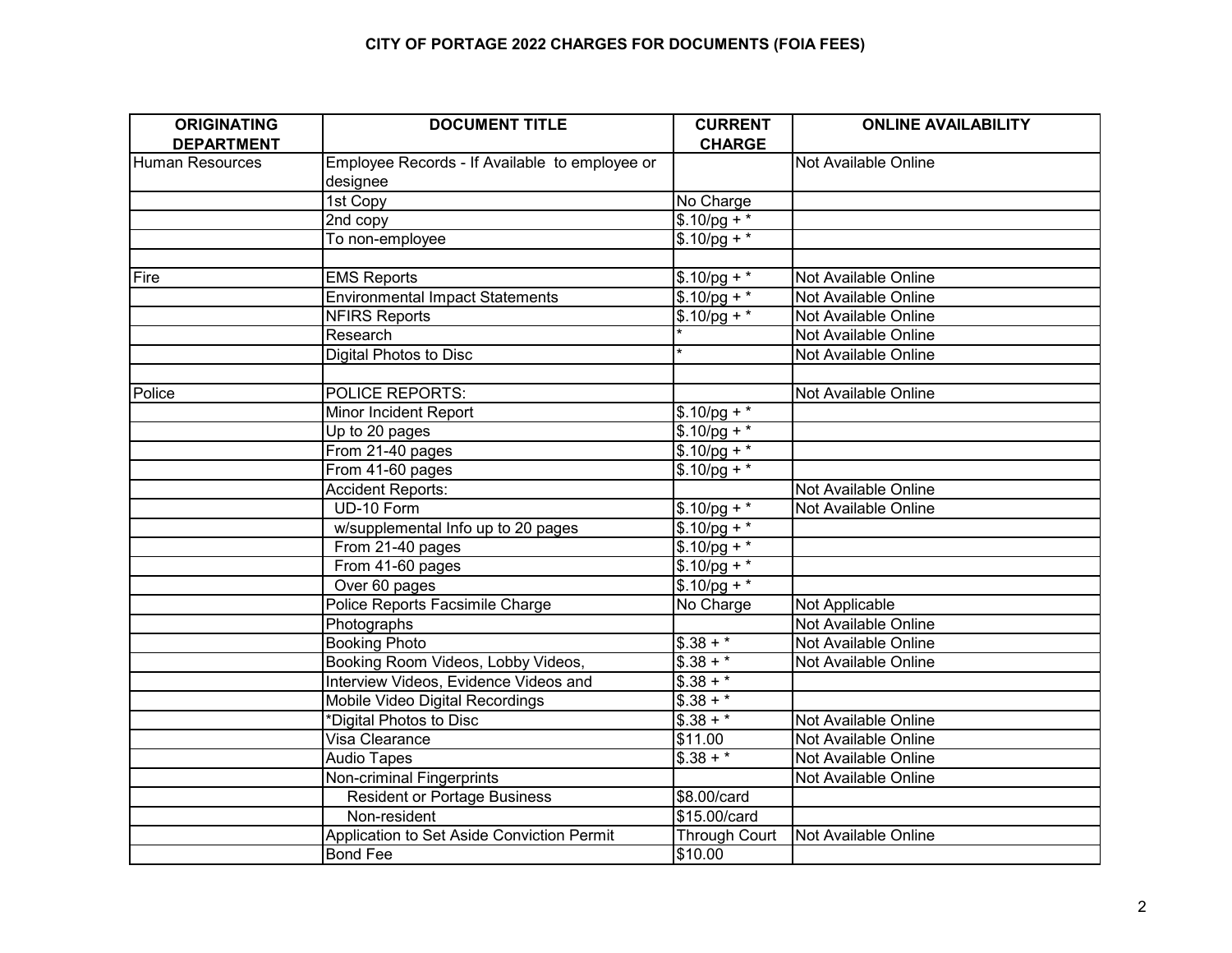## **CITY OF PORTAGE 2022 CHARGES FOR DOCUMENTS (FOIA FEES)**

| <b>ORIGINATING</b>           | <b>DOCUMENT TITLE</b>                              | <b>CURRENT</b> | <b>ONLINE AVAILABILITY</b>               |
|------------------------------|----------------------------------------------------|----------------|------------------------------------------|
| <b>DEPARTMENT</b>            |                                                    | <b>CHARGE</b>  |                                          |
| <b>Community Development</b> | PAPER FORMAT - IN COLOR:                           |                |                                          |
| (Maps, plans, tracings,      | 8 x 11 ("A" size) without Aerial                   | \$1.00         | Available as part of GIS Mapping Service |
| plats, etc.)                 | 11 x 17 ("B" size) without Aerial                  | \$2.00         | Available as part of GIS Mapping Service |
|                              | 18 x 24 ("C" size) without Aerial                  | \$3.00         | Available as part of GIS Mapping Service |
|                              | 24 x 36 ("D" size) without Aerial                  | \$5.00         | Available as part of GIS Mapping Service |
|                              | 30 x 30 ("E" size) without Aerial                  | \$10.00        | Available as part of GIS Mapping Service |
|                              | 8 x 11 ("A" size) with Aerial                      | \$2.00         | Available as part of GIS Mapping Service |
|                              | 11 x 17 ("B" size) with Aerial                     | \$5.00         | Available as part of GIS Mapping Service |
|                              | 18 x 24 ("C" size) with Aerial                     | \$10.00        | Available as part of GIS Mapping Service |
|                              | 24 x 36 ("D" size) with Aerial                     | \$20.00        | Available as part of GIS Mapping Service |
|                              | 30 x 30 ("E" size) with Aerial                     | \$25.00        | Available as part of GIS Mapping Service |
|                              | Building Plan/Site Plan (24x36)                    | \$5.00/sheet   | Not Available Online                     |
|                              | (copyright restrictions may apply)                 |                |                                          |
|                              | Planning and Zoning Code with Land                 | $$.10$ /pg + * | Available Online                         |
|                              | <b>Development Regulations</b>                     |                |                                          |
|                              | Zoning Map, Future Land Use Map (11x17)            | \$5.00         | Available as part of GIS Mapping Service |
|                              | Zoning Map, Future Land Use Map (24x36)            | \$10.00        | Available as part of GIS Mapping Service |
|                              | Subdivision and Land Division Regulations          | $$.10$ /pg + * | Available Online                         |
|                              | <b>Comprehensive Master Plan</b>                   | $$.10$ /pg + * | Available Online                         |
|                              | Comprehensive Master Plan - CD ROM                 | $$.38 + *$     | Available Online                         |
|                              | Major Thoroughfare Plan Status update              | $$.10/pg + *$  | Available Online                         |
|                              | Capital Improvement Program (CIP)                  | $$.10$ /pg + * | Available Online                         |
|                              | Capital Improvement Program (CIP) - CD ROM         | $$.38 + *$     | Available Online                         |
|                              | <b>Property Notification Address List</b>          | \$20.00        | Available Online                         |
|                              | <b>CDBG Consolidated Plan</b>                      | $$.10$ /pg + * | Available Online                         |
|                              | <b>CDBG Annual Action Plan</b>                     | $$.10$ /pg + * | Available Online                         |
|                              | Analysis of Impediments to Fair Housing Study      | $$.10$ /pq + * | Available Online                         |
|                              |                                                    |                |                                          |
|                              | <b>DIGITAL FORMAT:</b>                             |                |                                          |
|                              |                                                    |                |                                          |
|                              | Digital Aerial Photo of City                       | \$40/section   | Available as part of GIS Mapping Service |
|                              | (one foot pixel resolution)                        |                |                                          |
|                              | Digital Aerial Photo of Entire City - All Sections | \$750.00       | Available as part of GIS Mapping Service |
|                              |                                                    |                |                                          |
|                              | Digital Topographic Maps                           | \$25/quarter   | Available as part of GIS Mapping Service |
|                              |                                                    | section        |                                          |
|                              | All 36 Sections                                    | \$1,500.00     | Available as part of GIS Mapping Service |
|                              | Digital (GIS) Map Layers (streets,                 | \$100/layer    | Available as part of GIS Mapping Service |
|                              | hydrology, zoning, etc.)                           |                |                                          |